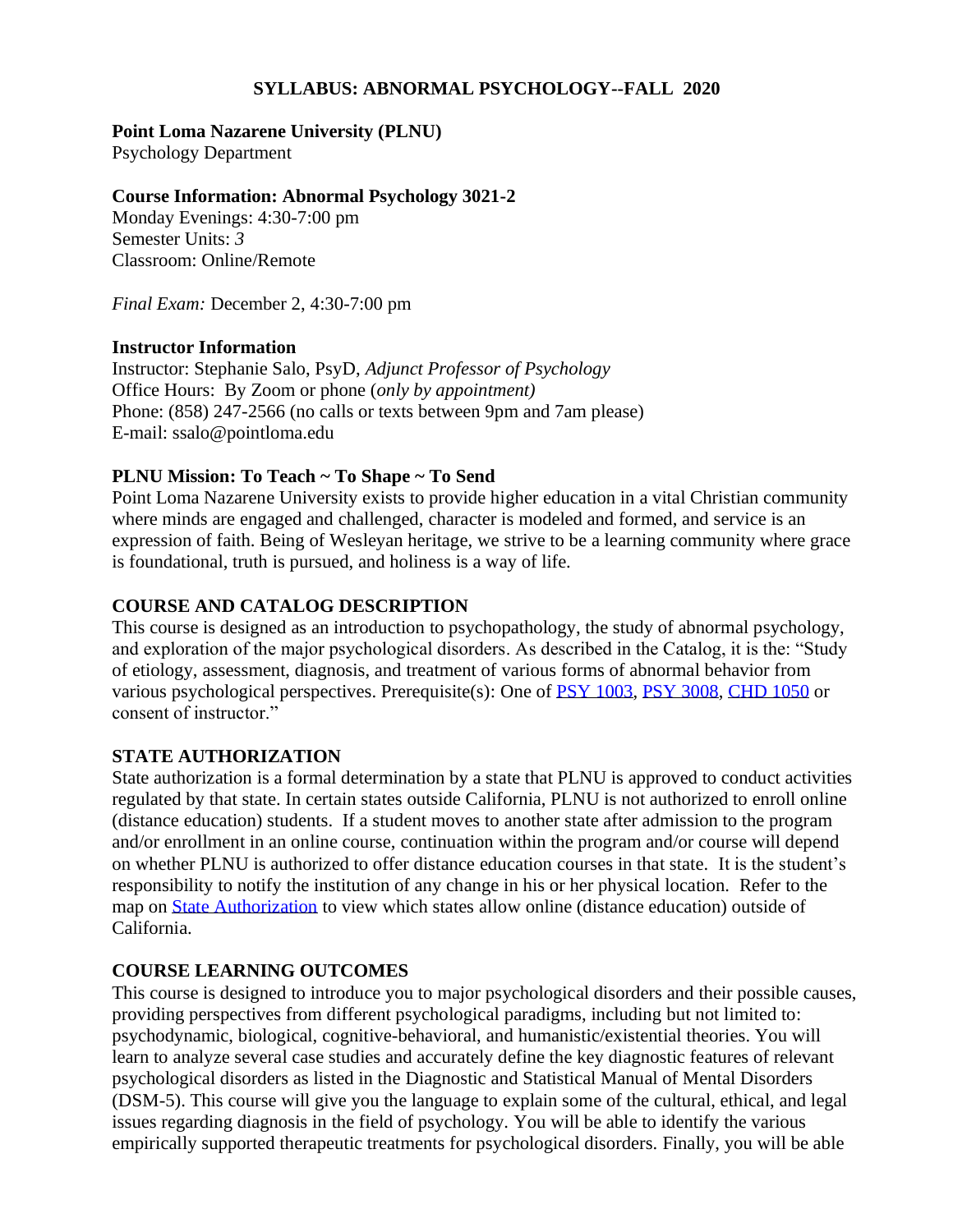to formulate an opinion regarding the value of diagnosing mental illness when taking into consideration the benefits, limitations, critiques, and implications of diagnosis and classification.

#### **REQUIRED TEXT**

Comer, R.J. & Comer, J.S. (2018). *Abnormal Psychology.* (10th Edition). New York: Worth Publishers.

## **OPTIONAL TEXTS**

American Psychiatric Association. (2013). *Desk Reference to the Diagnostic and Statistical Manual of Mental Disorders. (5th Edition)*. Arlington, VA: American Psychiatric Publishing.

American Psychiatric Association (2014). *DSM-5 Clinical Cases.* Arlington, VA: American Psychiatric Publishing.

## **COURSE CREDIT HOUR INFORMATION**

In the interest of providing sufficient time to accomplish the stated Course Learning Outcomes, this class meets the PLNU credit hour policy for a 3 unit class delivered over 16 weeks. It is anticipated that students will spend a minimum of 37.5 participation hours per credit hour on their coursework. For this course, students will spend an estimated 112.5 total hours meeting the course learning outcomes. The time estimations are provided in the Canvas modules.

## **COURSE DESIGN**

A combination of lecture, discussion, and case studies will be used to clarify concepts and apply topics to life concerns and enhance learning. You will be evaluated based on your engagement, knowledge, and ability to apply the material to simulated scenarios and patient-presenting concerns. Lectures will highlight selected topics from the required readings as well as to supplement this material with examples and recent developments in the field. *Students are responsible for all assigned readings, whether or not discussed in class.* Most readings will come from the textbook, *Abnormal Psychology.*

# **ASSESSMENT AND GRADING**

| <b>Assignment by Points:</b> |  | <b>Grading scale:</b> |             |
|------------------------------|--|-----------------------|-------------|
|                              |  | $A = 93 - 100$        | $C = 73-76$ |
|                              |  | $A = 90-92$           | $C = 70-72$ |
|                              |  | $B+=87-89$            | $D+= 67-69$ |
| $\bullet$                    |  | $B = 83 - 86$         | $D = 63-66$ |
|                              |  | $B = 80-82$           | $D = 60-62$ |
|                              |  | $C_{\pm} = 77 - 79$   | $F = 0.59$  |

## **COURSE REQUIREMENTS AND EVALUATION**

Homework assignments and reflections will require you to submit responses using Canvas. For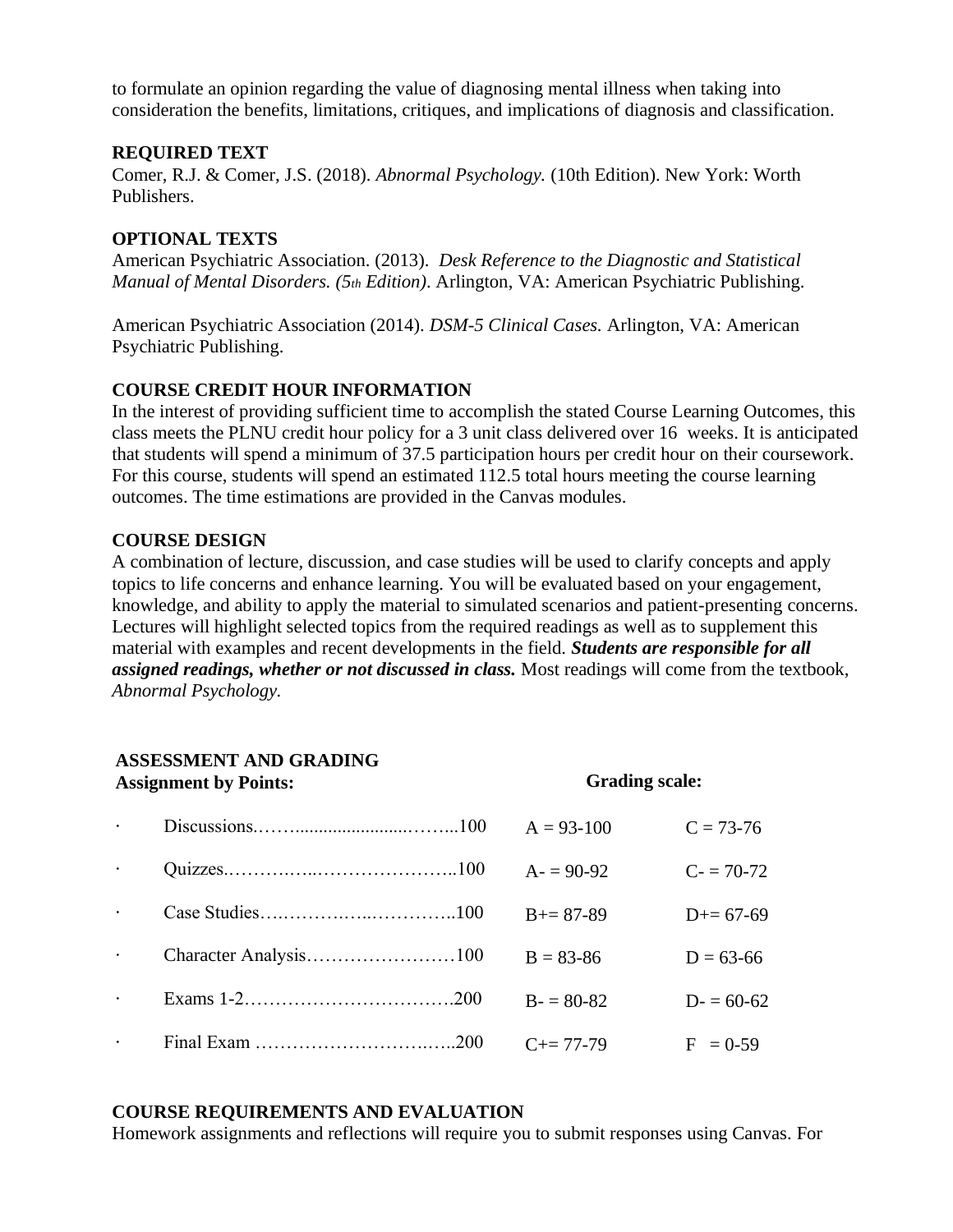more information, see the Canvas Guides: <https://community.canvaslms.com/community/answers/guides>

- 1. *Reading & Lecture Quizzes* Students are expected to read the assigned texts and view lecture videos before class. For most non-exam weeks there will be a 10-point multiplechoice/short answer online quiz due before class.
- 2. *Discussions and Case Studies* There will be frequent discussions on relevant class materials and case studies requiring 1-2 paragraphs in response to several prompts about assigned readings. Case studies are meant to enhance your knowledge of specific disorders using patient examples. Descriptions of the discussions and case studies will be found in weekly modules, and grading rubrics for all are listed on CANVAS.
- 3. *Unit Exams* There will be a total of three examinations, including the Final. Exams 1-2 will each consist of 50 multiple choice questions and short answer questions. The final exam will be cumulative and consist of 100 multiple choice questions, including multiple case study questions.
- 4. *Character Analysis* A written paper analyzing a known character from a book, movie, or television series will be your final project. This is designed as way to apply your knowledge (learned over the course) to a fictional persona.
- 5. *Participation* In-class (Zoom) participation is strongly encouraged. Because most lectures will be provided ahead of time, class time will focus on learning more about specific diagnoses and applying your learning to real-life examples. For your learning benefit, the benefit of your classmates, and for greater enjoyment of the course, please participate!

# **INCOMPLETES AND LATE ASSIGNMENTS**

All assignments are to be submitted/turned in by the beginning of the class session when they are due—including assignments posted in Canvas. Incompletes will only be assigned in extremely unusual circumstances.

# **PLNU ATTENDANCE AND PARTICIPATION POLICY**

Regular and punctual attendance at all **synchronous** class sessions is considered essential to optimum academic achievement. If you are absent for more than 10% of class sessions (virtual or face-to-face), your professor will issue a written warning of de-enrollment. If the absences exceed 20%, you may be de-enrolled without notice until the university drop date or, after that date, receive the appropriate grade for their work and participation. In some courses, a portion of the credit hour content will be delivered **asynchronously** and attendance will be determined by submitting the assignments by the posted due dates. See [Academic Policies](https://catalog.pointloma.edu/content.php?catoid=46&navoid=2650#Class_Attendance) in the Undergraduate Academic Catalog. If absences exceed these limits but are due to university excused health issues, an exception will be granted.

## **Asynchronous Attendance/Participation Definition**

A day of attendance in asynchronous content is determined as contributing a substantive assignment, discussion, or submission by the posted due date. Failure to meet these standards will result in an absence for that day. For this class, assignments will be due by the start of class (Wednesdays at 4:30pm).

## **PLNU ACADEMIC ACCOMMODATIONS POLICY**

While all students are expected to meet the minimum standards for completion of this course as established by the instructor, students with disabilities may require academic adjustments, modifications or auxiliary aids/services. At PLNU, these students are requested to register with the Disability Resource Center (DRC), located in the Bond Academic Center [\(DRC@pointloma.edu](mailto:DRC@pointloma.edu) or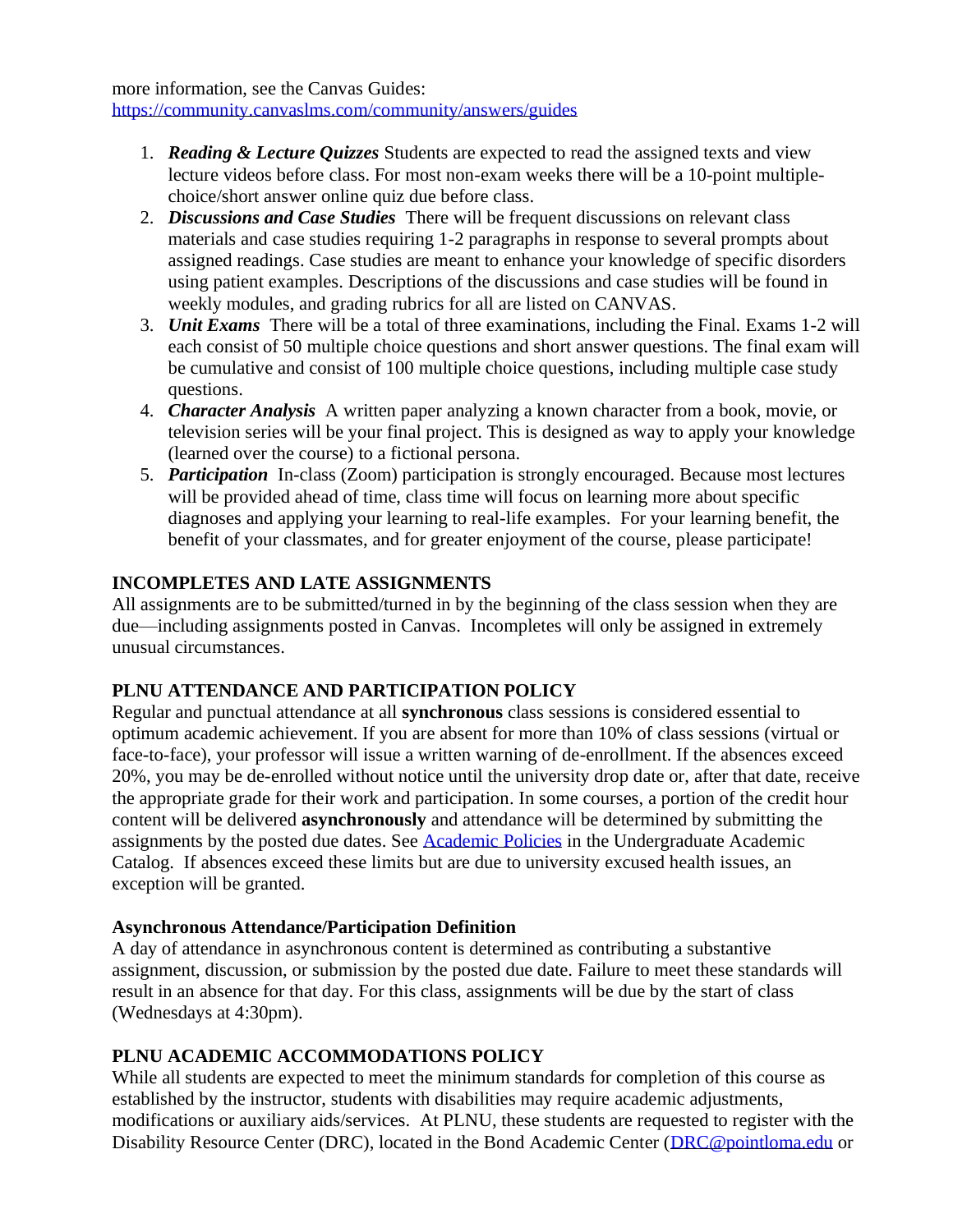619-849-2486). The DRC's policies and procedures for assisting such students in the development of an appropriate academic adjustment plan (AP) allows PLNU to comply with Section 504 of the Rehabilitation Act and the Americans with Disabilities Act. Section 504 prohibits discrimination against students with special needs and guarantees all qualified students equal access to and benefits of PLNU programs and activities. After the student files the required documentation, the DRC, in conjunction with the student, will develop an AP to meet that student's specific learning needs. The DRC will thereafter email the student's AP to all faculty who teach courses in which the student is enrolled each semester. The AP must be implemented in all such courses.

If students do not wish to avail themselves of some or all of the elements of their AP in a particular course, it is the responsibility of those students to notify their professor in that course. PLNU highly recommends that DRC students speak with their professors during the first two weeks of each semester about the applicability of their AP in that particular course and/or if they do not desire to take advantage of some or all of the elements of their AP in that course.

## **PLNU COPYRIGHT POLICY**

Point Loma Nazarene University, as a non-profit educational institution, is entitled by law to use materials protected by the US Copyright Act for classroom education. Any use of those materials outside the class may violate the law.

## **PLNU ACADEMIC HONESTY POLICY**

Students should demonstrate academic honesty by doing original work and by giving appropriate credit to the ideas of others. Academic dishonesty is the act of presenting information, ideas, and/or concepts as one's own when in reality they are the results of another person's creativity and effort. A faculty member who believes a situation involving academic dishonesty has been detected may assign a failing grade for that assignment or examination, or, depending on the seriousness of the offense, for the course. Faculty should follow and students may appeal using the procedure in the university Catalog. See [Academic Policies](https://catalog.pointloma.edu/content.php?catoid=41&navoid=2435#Academic_Honesty) for definitions of kinds of academic dishonesty and for further policy information.

## **OFFICE HOURS**

As an adjunct professor, I do not hold regular office hours. However, I want you to succeed in this class! If you have any questions about lecture, readings, or discussions, please do not hesitate to contact me by email or call to schedule an appointment.

## **USE OF TECHNOLOGY**

In order to be successful in the online environment, you'll need to meet the minimum technology and system requirements; please refer to the *[Technology and System Requirements](https://help.pointloma.edu/TDClient/1808/Portal/KB/ArticleDet?ID=108349)* information. Additionally, students are required to have headphone speakers compatible with their computer available to use. If a student is in need of technological resources please contact [student-tech](mailto:student-tech-request@pointloma.edu)[request@pointloma.edu.](mailto:student-tech-request@pointloma.edu)

Please note: problems with technology do not relieve you of the responsibility of participating, turning in your assignments, or completing your class work.

## **SPIRITUAL CARE**

Please be aware PLNU strives to be a place where you grow as whole persons. To this end, we provide resources for our students to encounter God and grow in their Christian faith. If you have questions, would like to meet with the chaplain, or have prayer requests, you can contact the [Office](https://www.pointloma.edu/offices/spiritual-development)  [of Spiritual Development.](https://www.pointloma.edu/offices/spiritual-development)